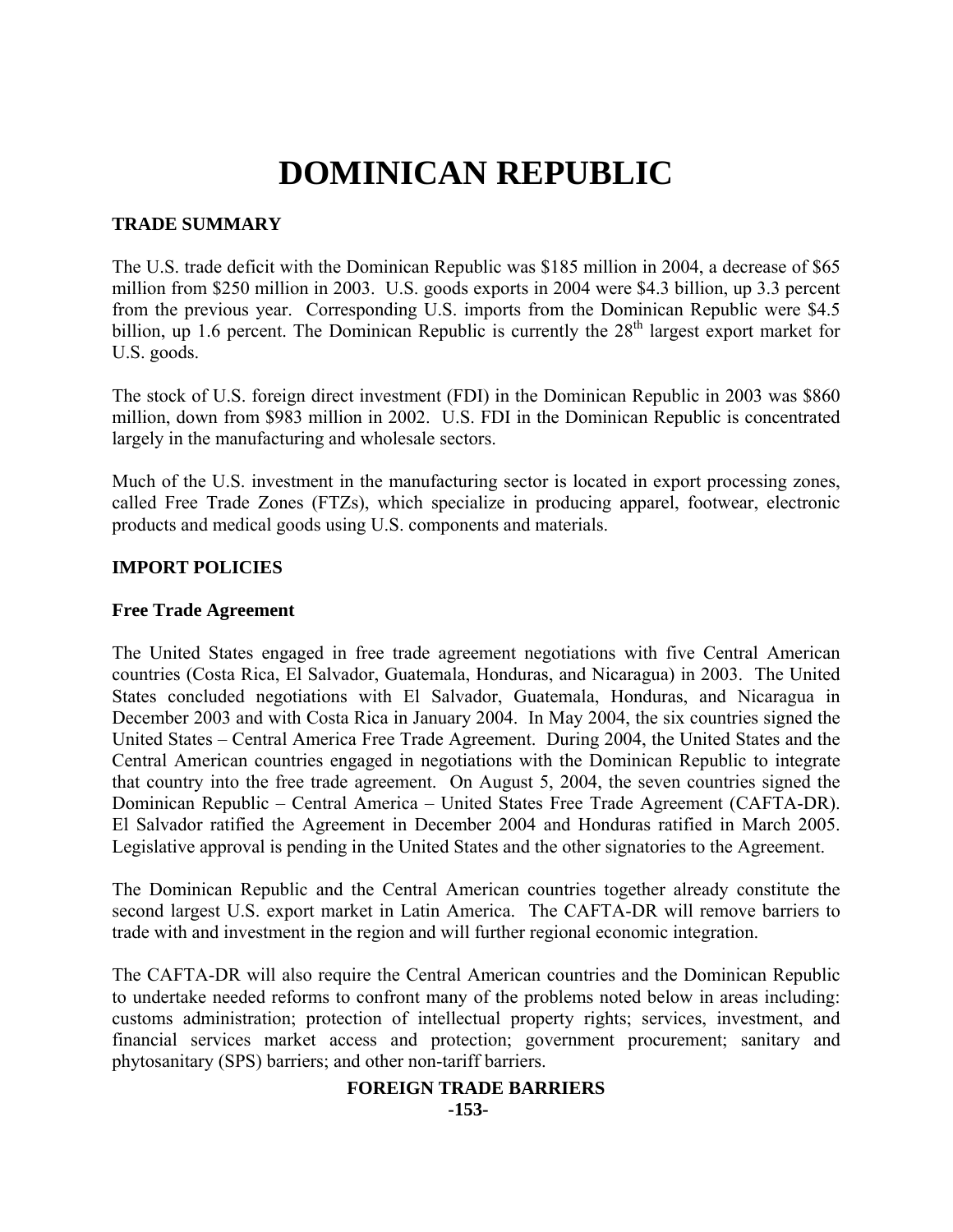# **Tariffs**

Tariffs on imported agricultural and non-agricultural goods range from zero to 20 percent. However, tariffs on some agriculture items have increased in recent years to between 25 and 40 percent.

As a result of a progressive deterioration in the Dominican Republic's economy and the Government's efforts to meet fiscal targets, the Dominican Republic implemented an exchange surcharge (*Recargo Cambiario*), in the later part of 2003, which currently imposes a 13 percent duty on all imports into the Dominican Republic. U.S. industry has expressed concerns with this surcharge. Several countries, including others in the region, have also expressed their objections. In November 2004, in response to a complaint filed by Honduras, a WTO panel found the exchange surcharge to be inconsistent with the Dominican Republic's WTO obligations. The Dominican Republic (as well as Honduras) appealed certain panel findings to the WTO Appellate Body. A decision on the matter is expected in April 2005. In addition, a luxury tax (*Impuesto Selectivo al Consumo*), ranging from 15 percent to 60 percent, applies to non-essential goods. This consumption tax for luxury items applies to locally manufactured and imported "non-essential" goods, including perfume, alcoholic beverages, motor vehicles and tobacco.

Under the CAFTA-DR, tariffs on approximately 80 percent of U.S. industrial and commercial exports to the region would be eliminated immediately. Remaining tariffs on industrial goods will be eliminated within ten years. Nearly all textile and apparel goods that meet the Agreement's rules of origin will be duty-free and quota-free immediately, promoting new opportunities for U.S. and regional fiber, yarn, fabric and apparel manufacturing. (The Agreement's tariff treatment for textile and apparel goods may be made retroactive to January 1, 2004.)

Most tariffs on agricultural goods will be eliminated within 15 years and all tariffs will eventually be eliminated. The phase-out period for rice, chicken leg quarters, and dairy products is 20 years. For the most sensitive products, tariff rate quotas will permit some immediate zeroduty access for specified quantities during the tariff phase-out period, which will expand over time as the out-of-quota duties are eliminated.

## **Non-Tariff Measures**

Entering goods into the Dominican Republic can be a slow and arduous process. Customs Department interpretations often provoke complaints by businesspersons, and arbitrary clearance procedures sometimes delay the importation of merchandise for lengthy periods. Furthermore, the Dominican Republic Government requires importers to obtain from a Dominican Republic Consulate in the United States a consular invoice and "legalization" of documents, with attendant fees and delays. Importers can pay a fine (approximately \$400) if they lack these consular

#### **FOREIGN TRADE BARRIERS**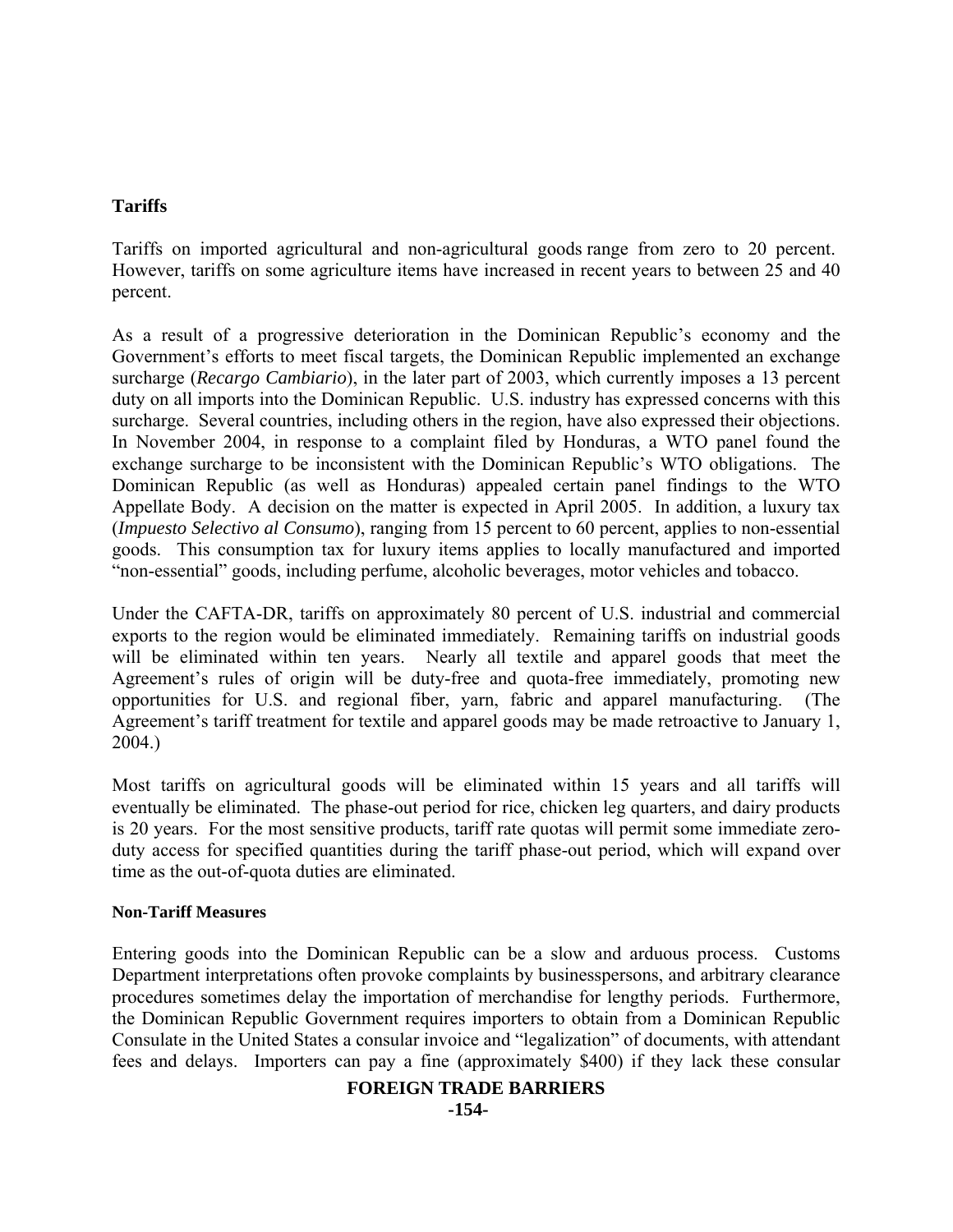documents and some choose to do so rather than deal with Dominican Republic consulates in the United States. The use of "negotiated fee" practices to gain faster customs clearance continues to put some U.S. firms at a competitive disadvantage in the Dominican market. Under the CAFTA-DR, the Dominican Republic has committed to (i) provide greater transparency and procedural certainty in administering customs procedures; (ii) share information with other Parties to combat illegal transshipment of goods; and (iii) eliminate the consular invoice requirement.

# **STANDARDS, TESTING, LABELING AND CERTIFICATION**

Sanitary permits have been used in the Dominican Republic as import licenses to control import levels of selected commodities and products. The inability to apply for and receive sanitary permits in a timely manner in the Dominican Republic for shipments of U.S. meat and dairy products has been a serious problem for U.S. exporters and importers in the Dominican Republic. This situation has improved significantly in recent months. While sanitary permits remain mandatory for the importation of many products, they are no longer being used to the same degree to control imports.

## **GOVERNMENT PROCUREMENT**

The CAFTA-DR requires fair and transparent procurement procedures, including advance notice of purchases and timely and effective bid review procedures. Under the CAFTA-DR, U.S. suppliers will be permitted to bid on procurements covered by the Agreement for most Dominican Republic government entities, including key ministries and state-owned enterprises on the same basis as Dominican Republic suppliers. The anti-corruption provisions in the Agreement require each government to ensure that bribery in trade-related matters, including in government procurement, is treated as a criminal offense, or is subject to comparable penalties, under its law.

## **EXPORT SUBSIDIES**

The Dominican Republic does not have export promotion schemes other than the exemptions given to firms in the free trade zones. Under the CAFTA-DR, the Dominican Republic may not adopt new duty waivers or expand existing duty waivers conditioned on the fulfillment of a performance requirement (e.g., the exportation of a given level or percentage of goods). The Dominican Republic may maintain existing duty waiver measures through 2009 provided such measures are consistent with its WTO obligations.

# **INTELLECTUAL PROPERTY RIGHTS (IPR) PROTECTION**

Although the Dominican Republic has strong legislation to protect copyrights and has improved the regulatory framework for patent and trademark protection, U.S. industry representatives continue to cite lack of IPR enforcement as a major concern. As a result, the Dominican Republic remained on the Special 301 Watch List for 2004. The government has taken some

#### **FOREIGN TRADE BARRIERS -155-**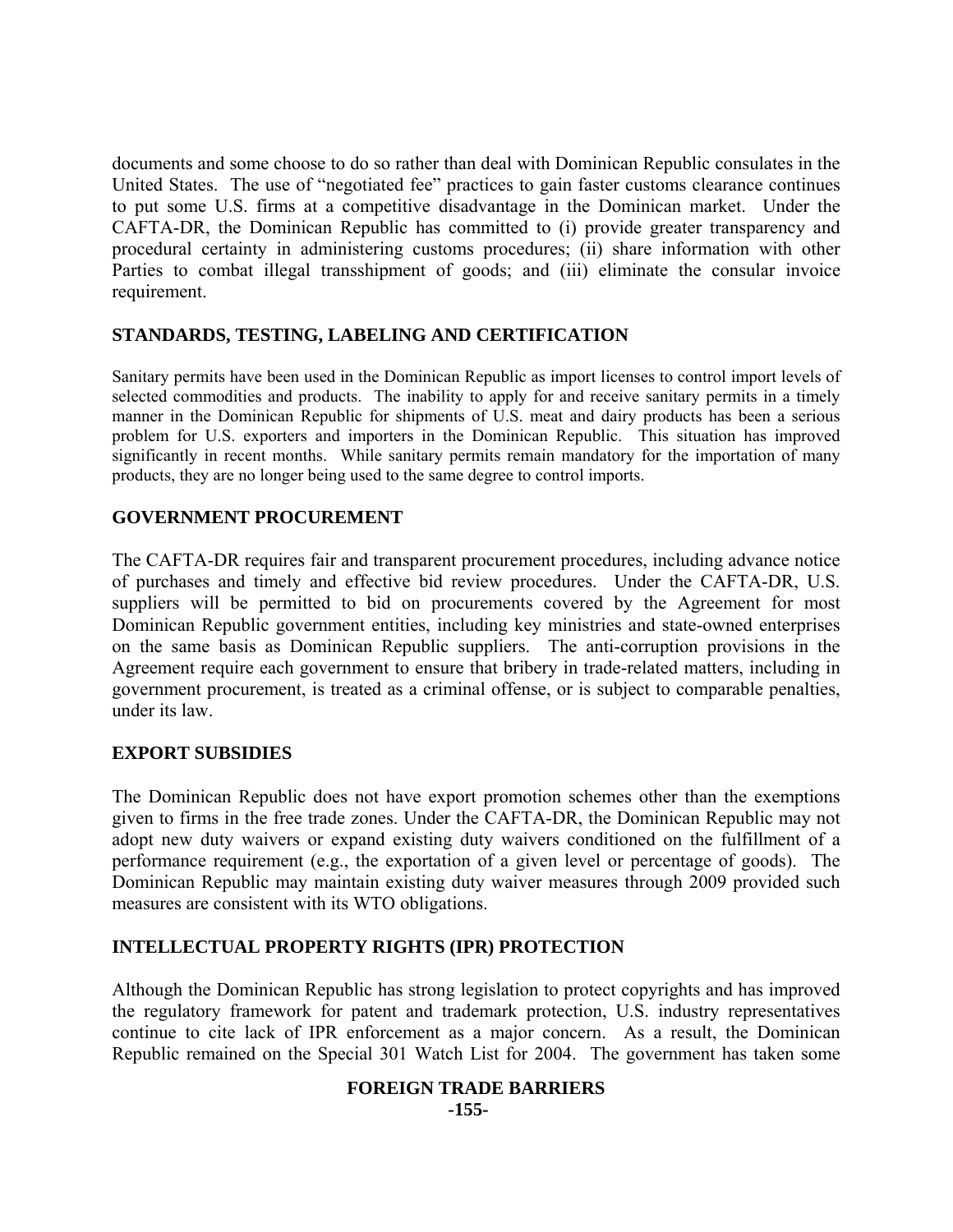steps to prosecute violators, but there is insufficient training or resources for enforcement, and the judicial process moves very slowly. While the Dominican Republic has ratified the World Intellectual Property Organization (WIPO) Copyright Treaty and the WIPO Performances and Phonograms Treaty, it has not deposited instruments of ratification for these two treaties with WIPO as of December 31, 2004.

CAFTA-DR obligations would strengthen the Dominican IPR protection regime to conform with, and in many areas exceed, WTO norms. CAFTA-DR obligations would also provide stronger deterrence against piracy and counterfeiting by criminalizing end user piracy and requiring the Dominican Republic to authorize the seizure, forfeiture, and destruction of counterfeit and pirated goods and the equipment used to produce them. The CAFTA-DR text also mandates both statutory and actual damages for copyright and trademark infringement which would ensure that monetary damages can be awarded even when it is difficult to assign a monetary value to the violation.

## **Patents and Trademarks**

The United States government has continued to urge the Dominican Republic to bring the Industrial Property Law fully in line with its TRIPS Agreement obligations. Existing law and regulations have not yet been applied in legal proceedings, so the effectiveness of those measures has not been tested. The CAFTA-DR obligations would require that test data submitted to the Dominican government for the purpose of product approval be protected against unfair commercial use for a period of 5 years for pharmaceuticals and 10 years for agricultural chemicals.

# **Copyrights**

Despite a strong copyright law passed in 2000, the appointment of a specialized IPR prosecutor with nationwide jurisdiction in 2003, and some improvement in enforcement activity, piracy of copyrighted materials is common. Audio recordings and software are being copied without authorization despite the government's efforts to seize and destroy such pirated goods. In addition, the U.S. Government continues to receive reports of television and cable operators rebroadcasting signals without compensating either the original broadcaster or the originator of the recording. U.S. industry representatives point to extended delays in the judicial process when cases are submitted for prosecution. While investigations and raids against broadcasting stations involved with the unauthorized transmission of copyrighted programming have been initiated, several high-profile cases against large cable companies were postponed repeatedly throughout 2004. The Dominican Republic court system remains a significant hurdle in providing effective, deterrent enforcement, due in part to antiquated criminal procedural rules.

The Dominican government has had some success in reducing both video and television broadcast piracy, including cooperation with administrative and criminal agencies. Nonetheless, industry remains concerned that the lack of effective enforcement against television and video

# **FOREIGN TRADE BARRIERS**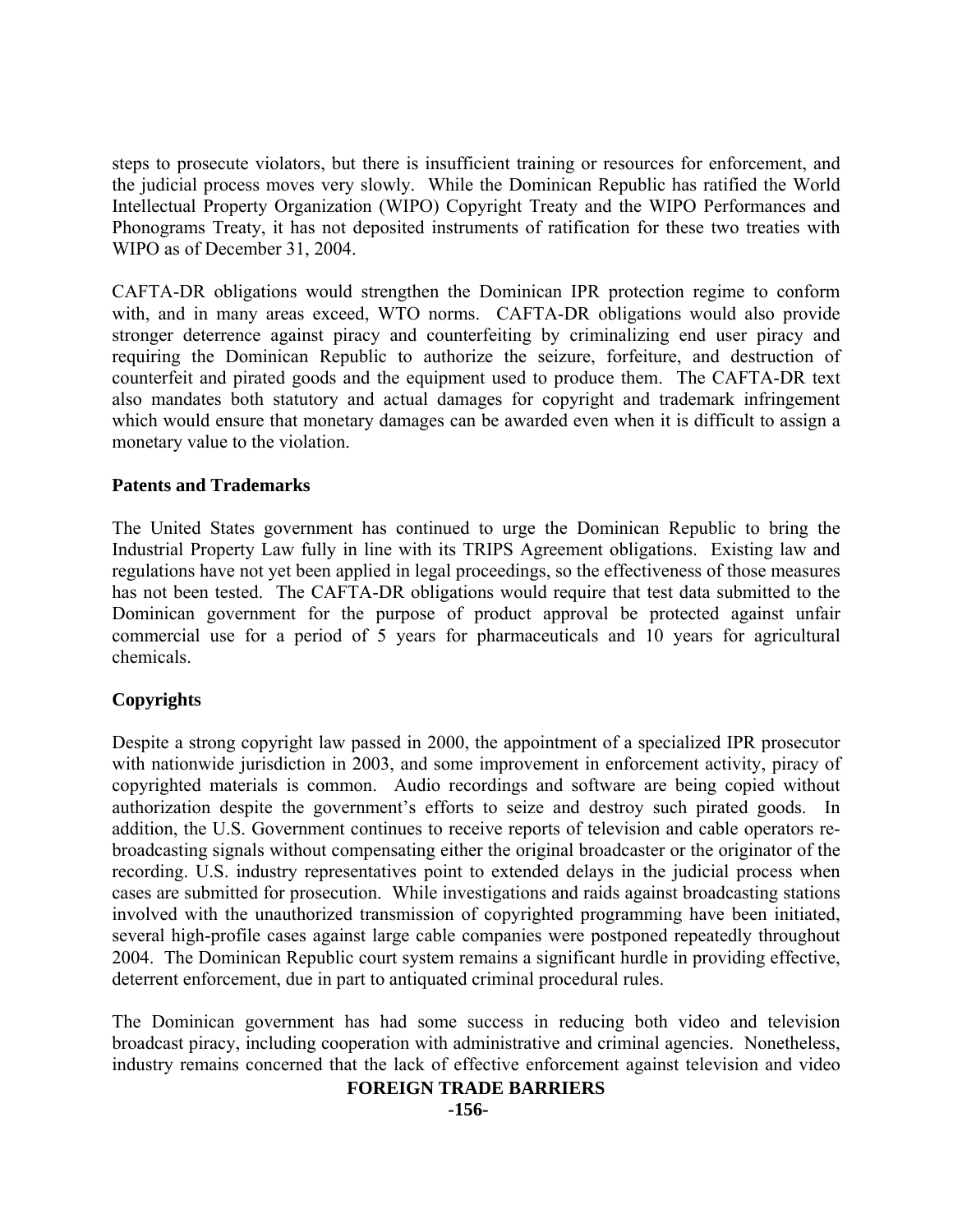piracy in the Dominican Republic continues to be a serious problem. Under CAFTA-DR, the Dominican Republic assumed several specific obligations with respect to broadcast piracy and the United States will continue to work them to strengthen enforcement measures for broadcast piracy.

# **SERVICES BARRIERS**

Over the last few years, the Dominican Republic has taken steps to reform and liberalize the financial services sector. In October 2002, the Dominican Republic passed a monetary and financial law that provides for national treatment of investors in most of the financial services sector. The law establishes a regulatory regime for monetary and financial institutions, and provides for participation of foreign investment in financial intermediary activities in the Dominican Republic.

The Dominican Republic has ratified the 1997 WTO Financial Services Agreement and its monetary and financial law appears to go beyond the commitments of the WTO agreement. The Dominican Republic has committed itself to allow foreign banks to establish branches or local companies with up to 100 percent foreign equity to supply deposit-taking, lending, and credit card services. Branches of foreign banks have a phase in period of six years from 2004 to establish sufficient locally held capital to meet the same requirements applied to domestic banks.

A foreign insurance company can establish a wholly owned subsidiary. Under the CAFTA-DR, U.S. financial service suppliers would have full rights to establish subsidiaries, joint ventures or branches for banks and insurance companies. Furthermore, the Dominican Republic will allow U.S.-based firms to supply insurance (including reinsurance; reinsurance brokerage; marine, aviation and transport (MAT) insurance; and other insurance services) on a cross-border basis.

## **INVESTMENT BARRIERS**

Existing Dominican legislation does not contain effective procedures for settling disputes arising from the government's actions. Dominican expropriation standards are not consistent with international law standards and numerous U.S. investors have had disputes related to expropriated property. Subsequent to U.S.-Dominican Trade and Investment Council meetings in October 2002, the Dominican government set out to examine outstanding expropriation cases for possible resolution under a 1999 law. With the help of a USAID contractor, the Boston Institute for Developing Economies (BIDE), the Dominican government was able to identify and analyze 248 cases, which were resolved, either by paying claimants with bond issues under Law 104-00 or by dismissing the claim. In an ongoing dispute, a U.S. firm is appealing a verdict from a Dominican Republic court which is inconsistent with the findings of the international arbiter identified in the original contract.

In 1999, privatization of the state electric company left control of the distribution system and most generating capacity in private hands. Beginning in 2003 the electricity sector in the

# **FOREIGN TRADE BARRIERS**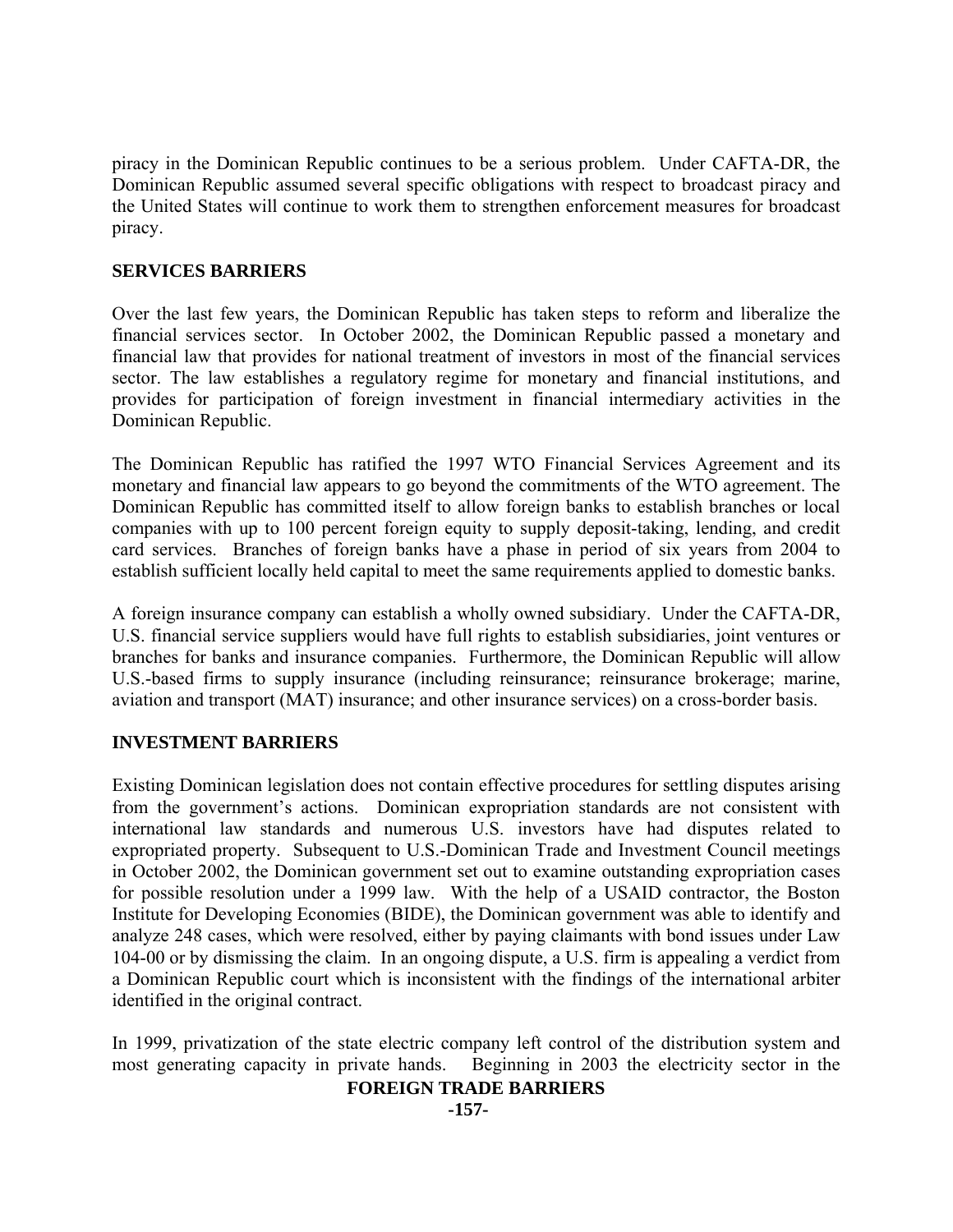Dominican Republic began to deteriorate markedly, in part due to the government's decision to subsidize much of the rising cost of electricity. This subsidy program has proven unsustainable. The continuing problems in the sector are due to distributors' inability to collect sufficient funds from consumers and the Dominican government, and to the pricing formula that distributors must use to convert dollar-indexed electricity rates into peso charges to their customers, which has been exacerbated by rises in petroleum prices as the exchange value of the peso fell sharply. The total amount of government debt owed to generators and distributors is approximately \$600 million and continues to grow. The U.S. Government through USAID has funded consultant studies of and coordination among participants in the sector, in order to elaborate the elements of a plan intended to stabilize the sector through December 2005, although this plan does not call for the reduction of the outstanding total of debt. Electrical sector problems threaten economic competitiveness and create wide-spread dissatisfaction with the government and private sector participants.

The Dominican Republic implemented the New York Convention on Recognition and Enforcement of Foreign Arbitral Awards (the New York Convention) in August 2002. The New York Convention provides courts a mechanism to enforce international arbitral awards.

Under the CAFTA-DR, all forms of investment would be protected, including enterprises, debt, concessions, contracts and intellectual property. U.S. investors would enjoy, in almost all circumstances, the right to establish, acquire and operate investments in the Dominican Republic on an equal footing with local investors. Among the rights afforded to U.S. investors would be due process protections and the right to receive a fair market value for property in the event of an expropriation. As in our other FTAs, these rights apply with respect to acts or facts that take place after the entry into force of the CAFTA-DR. Investor rights would be backed by an effective, impartial procedure for dispute settlement that would be fully transparent. Submissions to dispute panels and panel hearings would be open to the public, and interested parties would have the opportunity to submit their views.

# **ELECTRONIC COMMERCE**

Law 126-02 enacted in 2002 regulates electronic commerce, documents and digital signatures. However, shipping costs, a non-existent public postal system, difficulties with customs, and import duties are practical constraints to the development of electronic commerce in the form of online merchandising. Major private air parcel express services serve the capital and provide generally speedy service. Under the CAFTA-DR, the Dominican Republic would agree to provisions on electronic commerce that reflect the issue's importance in global trade and the importance of supplying services by electronic means as a key part of a vibrant electronic commerce environment. The Dominican Republic would also commit to non-discriminatory treatment of digital products and agree not to impose customs duties on such products and to cooperate in numerous policy areas related to e-commerce.

## **FOREIGN TRADE BARRIERS -158-**